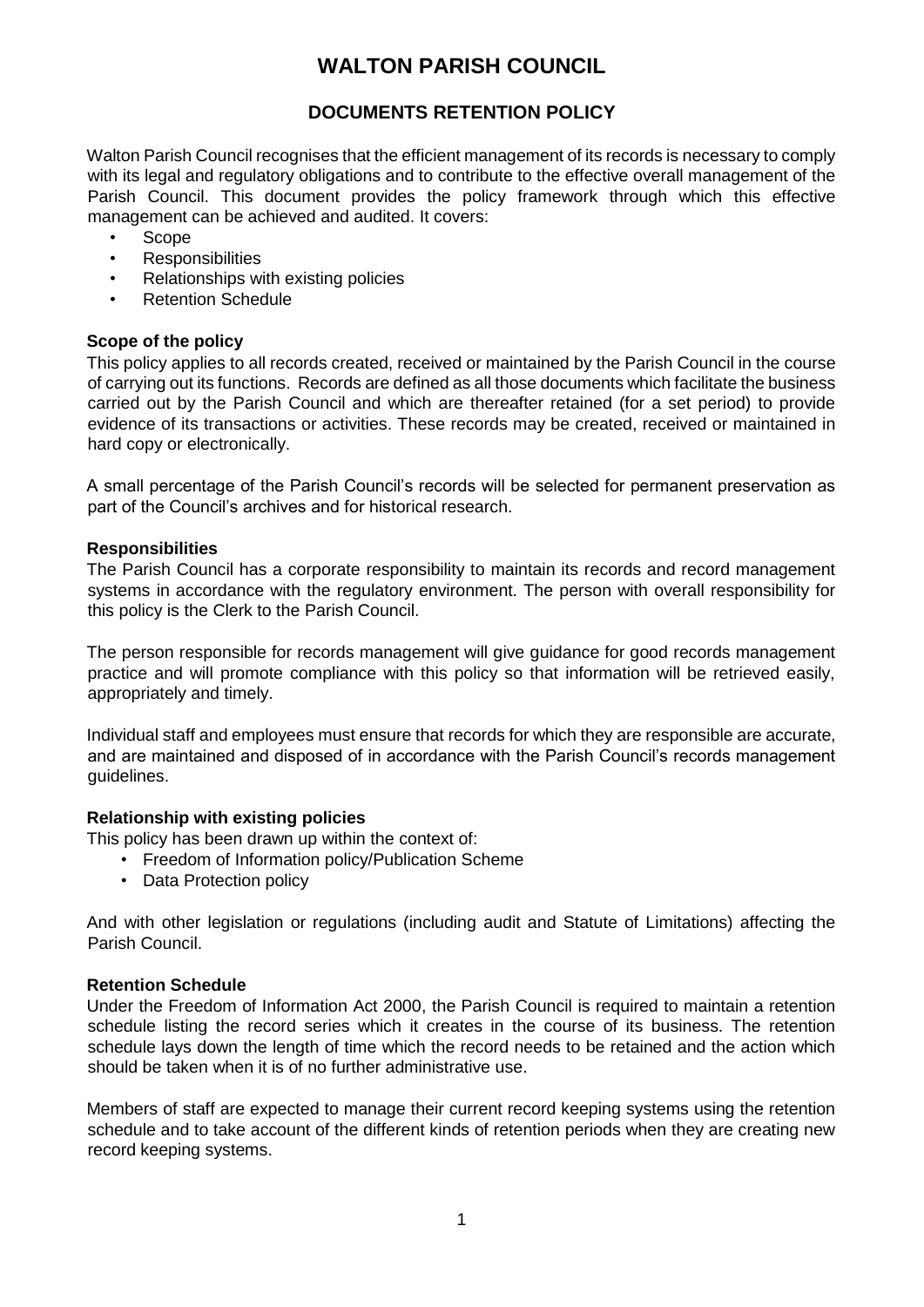The retention schedule refers to record series regardless of the media in which they are stored.

## **PLANNING PAPERS** • **Permission Granted**

All papers retained until the development has been completed to allow the Council to check that the development proceeds in accordance with the terms of the permission.

## **Appeal decisions**

These should be retained indefinitely as it may be required should there be longer term implications e.g. the decision creates a precedent for other developments in the locality.

## • **Permission Refused**

All papers should be retained until the period in which an appeal can be made has expired. If a resulting appeal is dismissed the documentation should be retained in case further applications relating to the same site result.

• Structure Plans and Local Plans should also be retained.

#### **RETENTION OF DOCUMENTS REQUIRED FOR THE AUDIT OF PARISH COUNCIL**

| <b>Document</b>                           | <b>Min Retention Period</b>   | <b>Reason</b>                 |
|-------------------------------------------|-------------------------------|-------------------------------|
| <b>Minutes &amp; Correspondence</b>       |                               |                               |
| <b>Signed Minutes of Council Meetings</b> | Indefinite                    | Archive                       |
| Agendas                                   | Electronically indefinite     | Archive                       |
| Correspondence & papers on                | Indefinite                    | Archive                       |
| important local issues & activities       |                               |                               |
| Routine correspondence, papers &          | Retain as long as useful      | Management                    |
| emails                                    |                               |                               |
| <b>Finance &amp; Payroll</b>              |                               |                               |
| <b>Receipt and Payment accounts</b>       | 6 years                       | Archive                       |
| <b>Accounts/Financial Annual Return</b>   | Indefinite                    | Archive                       |
| Receipt Books of all kinds                | 6 years                       | <b>VAT</b>                    |
| Bank Statements (including deposit/       | Last completed Audit year     | Audit                         |
| savings accounts)                         |                               |                               |
| <b>Bank Paying-in Books</b>               | Last completed Audit year     | Audit                         |
|                                           |                               |                               |
| <b>Cheque Books Stubs</b>                 | Last completed Audit year     | Audit                         |
|                                           |                               |                               |
| <b>Quotations and Tenders</b>             | 12 years/Indefinite           | <b>Statute of Limitations</b> |
| Paid Invoices                             | 6 years                       | <b>VAT</b>                    |
| Paid cheques                              | 6 years                       | <b>VAT</b>                    |
| VAT records                               | 6 years                       | <b>VAT</b>                    |
| Payroll records                           | 12 years                      | Superannuation                |
| <b>Insurance Policies</b>                 |                               |                               |
| Cert of Employers Liability               | No longer required as linked  | Management                    |
|                                           | to Employer Tax Records       |                               |
| Cert of Public Liability                  | 21 years                      | Legal requirement             |
| <b>Insurance Claim Records</b>            | 7 Years after all obligations | Legal requirement             |
|                                           | are concluded (allowing for   |                               |
|                                           | claimant to reach age of 25)  |                               |
| Policy renewal records &                  | <b>While Valid</b>            | Management                    |
| correspondence                            |                               |                               |
| <b>General Management</b>                 |                               |                               |
| Investments                               | Indefinite                    | Audit/ Management             |
| Title Deeds, leases, agreements,          | Indefinite                    | Audit/ Management             |
| contracts                                 |                               |                               |